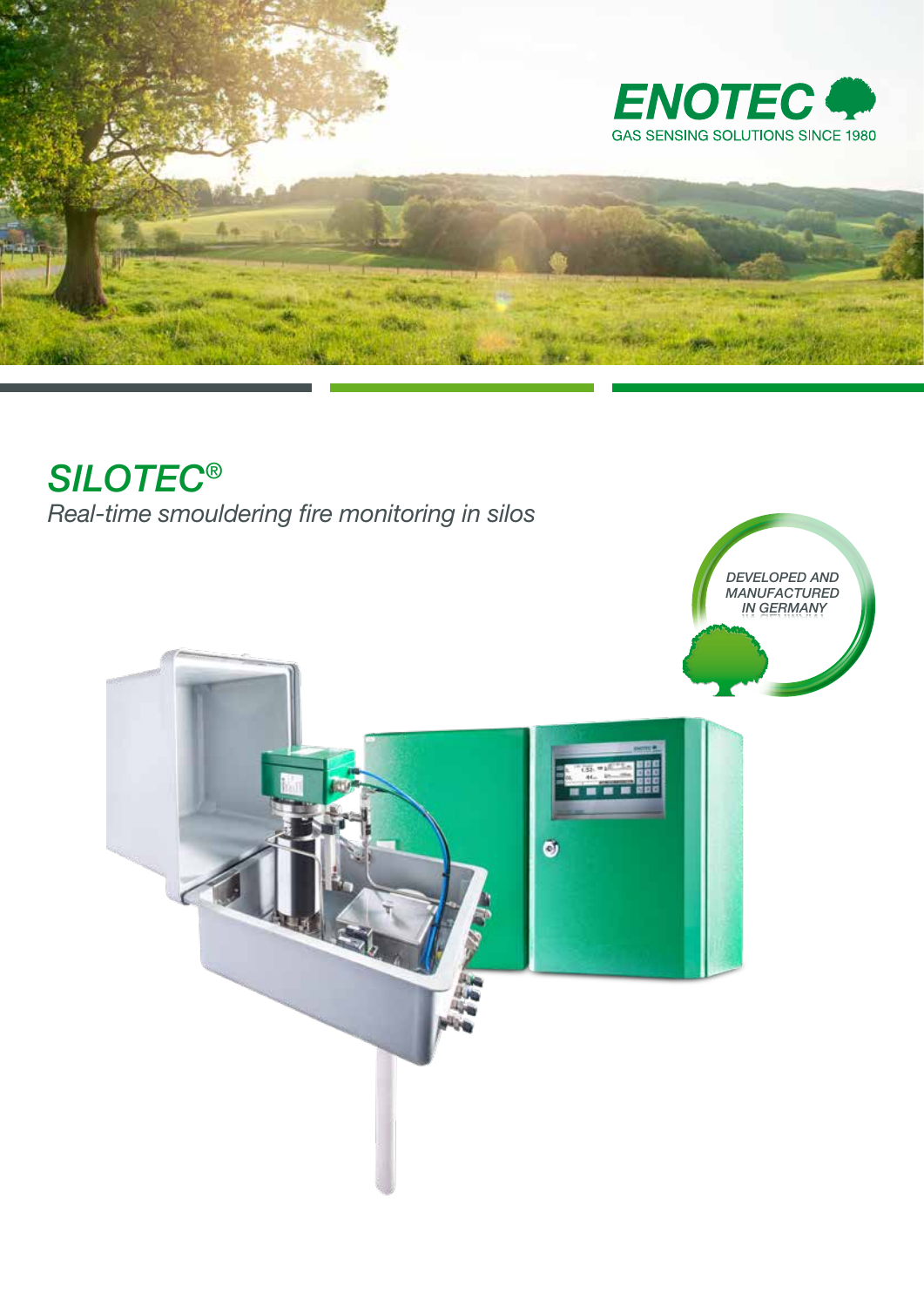

## *SILOTEC® FAST SAFETY MEASUREMENT*

Designed for continuous monitoring in coal silos and others containing potentially combustible dust hazards, SILOTEC 8000 meets ATEX Zone 20 requirements and offers long-term operation without any maintenance.

The most important gas molecule to monitor for smouldering fire protection is CO.

The second most important gas molecule is  $\mathrm{O}_2$  as it gives an indication of the inert conditions in the silo, and is always related to CO if a fire is present. If  $\mathrm{O}_2$  and CO are measured simultaneously, smouldering fires can be detected and the efficiency of the inertisation is monitored.

- > Fast smouldering fire monitoring and inertisation in silos
- $\triangleright$  Direct CO and O<sub>2</sub> measurement for ATEX Zone 20
- > Plug & Play turn-key solution for silos
- > Maintenance-free operation
- > Functional safety: certified to SIL2
- > Reliable system for increased plant safety
- > Automated self-diagnosis and cleaning
- > Simple retrofit solution

Compared to other solutions on the market for this application, SILOTEC 8000 is installed directly on the silo roof where the sensor is situated and where measurement takes place. This enables a fast response time which is necessary for safety monitoring.

After installation and commissioning, the measurement does not require any maintenance. Automatic calibration and the optional blow-back ensure highest reliability and accurate measurement with no drift.

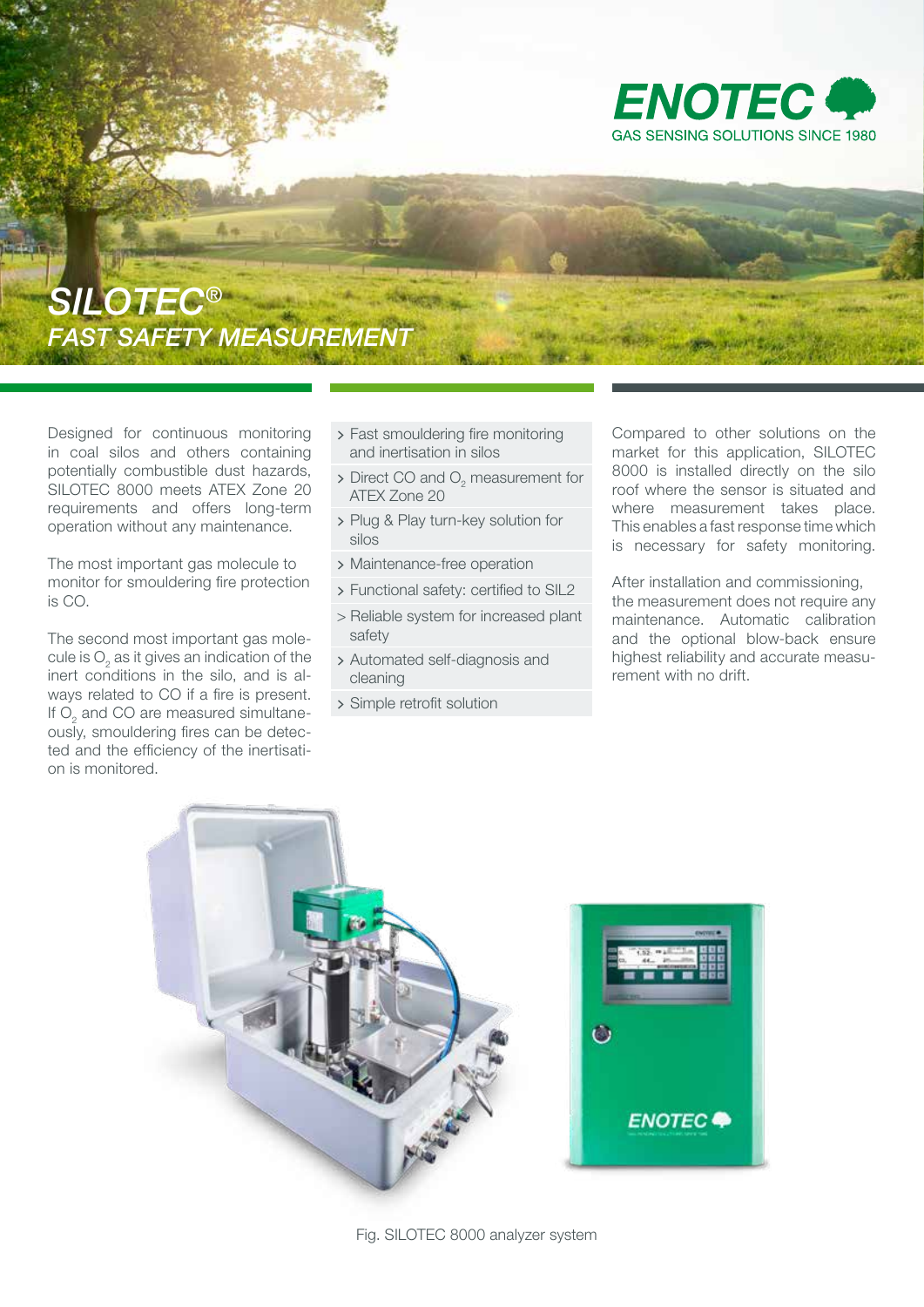

| CO / O <sub>2</sub> RANGES | 0 to 5000 ppm CO<br>$0 - 25 %$ , $O2$<br>(others on request) | <b>INTERFACE</b>           | HART, FIELDBUS, RS485,<br>MODBUS RTU, RS232,<br><b>ENOTEC REMOTE</b> |
|----------------------------|--------------------------------------------------------------|----------------------------|----------------------------------------------------------------------|
| <b>SENSOR ACCURACY CO</b>  | better $\pm 5$ % of range end                                | <b>AMBIENT TEMPERATURE</b> | -20 $^{\circ}$ C to 55 $^{\circ}$ C                                  |
| SENSOR ACCURACY O          | $\pm$ 0.2 % of measured value                                | <b>IP CODE</b>             | IP 65                                                                |
| <b>REACTION TIME</b>       | $< 0.5$ s                                                    | <b>ATEX</b>                | $Z$ one $20$                                                         |







Fig. SILOTEC probe